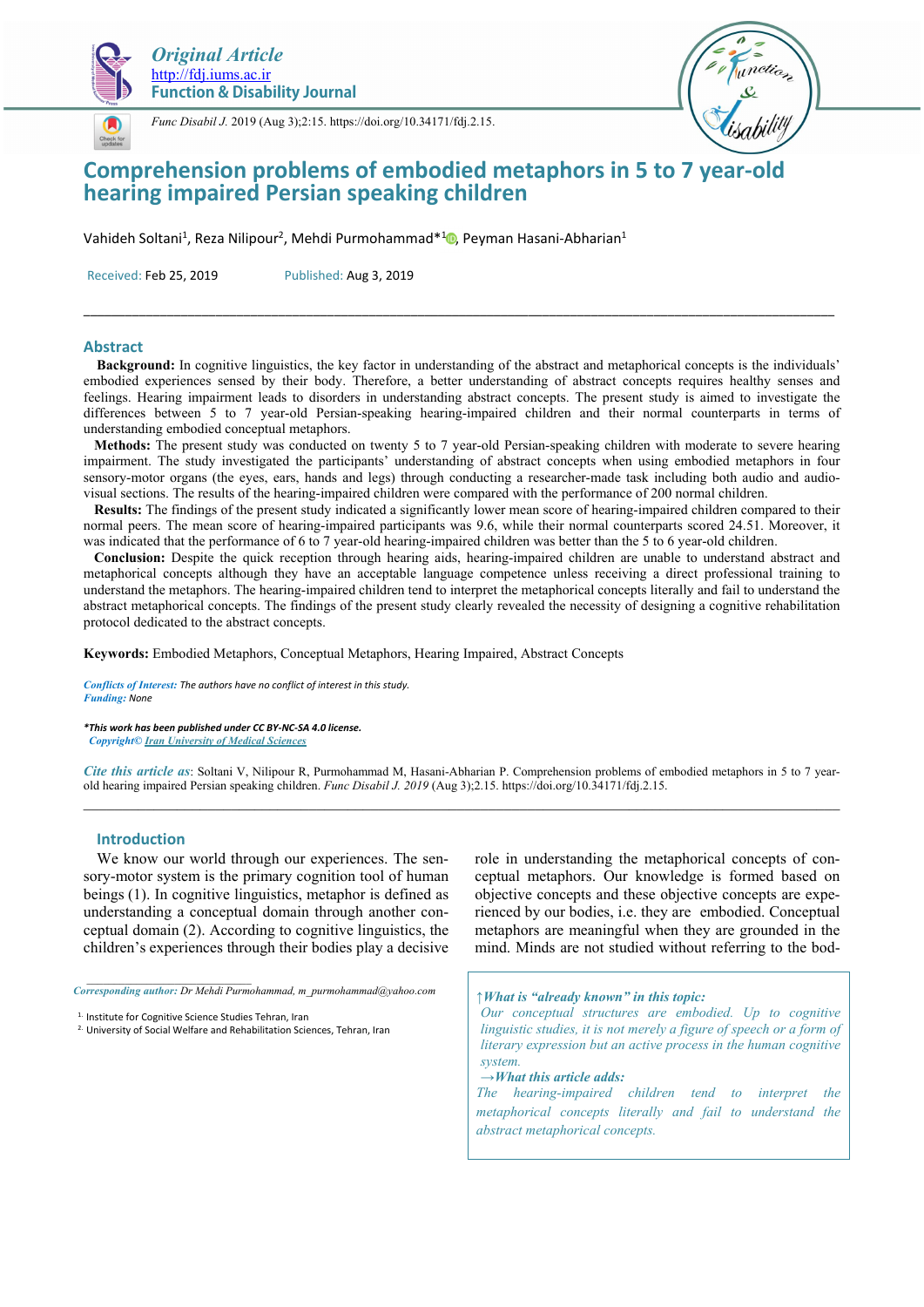ies, so our conceptual structures are embodied (3).

The cognitive linguistic studies, in the recent decades, have presented a new nature of metaphor, whereby it is not merely a figure of speech or a form of literary expression but an active process in the human cognitive system. This view was first put forward in 1980 by George Lakoff and Mark Johnson (2). They argued that the properties of concepts are essentially the results of the structures and interactions of our body and brain in individual and physical world. The embodied mind theory assumes that the same neuronal system involved in the sensory perception (or physical movement) plays a central role in conceptualization. That is, the same mechanisms responsible for the sensory perception, movement, and manipulation of objects can also be responsible for conceptualization and reasoning (4). Metaphor is not just limited to language, i.e. words, but it includes a major part of intellectual processes. Metaphors, prior to learning a language, are the bases of embodied experience and in fact, the foregrounding experiences are the sources of metaphors and interconnect the initial sensory-motor experiences and the conceptual metaphors (5). Regarding this matter, the conceptual metaphors in the present study are basically based on the sensory-motor organs (eyes, ears, hands, and legs); this is the most important difference between the present study and the other research conducted on this issue and deaf people, which will be explained in the following.

The metaphors enter our lives so naturally and spontaneously that we are likely to ignore them. Similar to many other bio-psychological and communicative phenomena and processes, metaphors may appear as simple concepts with no need for definition and explanation (6). Vosniadou (1987) stated that the metaphorical development in children is continuous and it cannot be regarded a sudden process. She believed that since the metaphorical language calls for knowledge transfer from one domain to another, the enrichment of conceptual knowledge is a prerequisite in development of metaphorical language in children (7).

 Regarding the defects in their sensory-hearing inputs, hearing-impaired individuals may suffer from numerous problems in understanding the conceptual metaphorical structures. Studies have indicated that severe hearing impairment disrupts almost all aspects of healthy psychosocial development (8). Bust (1953) stated that hearingimpaired individuals are completely objective thinkers who deal with numerous problems in visual learning. Conley (1976), also reported that hearing-impaired children exhibit a significantly poorer performance in understanding English idioms and expressions when compared with their normal-hearing peers (9).

Regarding their inability to understand the metaphorical expressions, hearing-impaired individuals may fail in proper understanding of texts and even everyday conversations. For example, if they read a sentence like (They suffered a great loss in war) in a book, they will attempt to look for something that was "lost" or "suffered" in the war, regarding their objective understanding. Such errors may be problematic in their communications with others. These individuals often deal with numerous misunderstandings in their communications or even they may fail in

continuing the conversation topic. As the hearingimpaired individuals may fail to learn metaphorical expressions, they may face numerous problems in their everyday communications which highlight the necessity of a proper rehabilitation program.

Gigan and Inho (2015) conducted a study on hearing impaired children in grade 1-5 of primary school. They reported that the hearing-impaired children's understanding of the symbolic language was much lower than their normal-hearing peers. Furthermore, the hearing-impaired children's understanding of the symbolic language was even less than the younger healthy peers. Moreover, the results showed that the understanding of the symbolic language is a developmental process in hearing-impaired children. Gigan and Inho also asserted that the development of symbolic language is similar in both hearingimpaired and the developing children; but the former develop at a slower pace (10). Rittenhouse and Kenyon (1991) investigated the acquisition of linguistic metaphors in 6 to 19 year-old hearing-impaired children; where a positive significant relationship was observed between the age and the acquisition of metaphors. In addition, they indicated that metaphor acquisition has nothing to do with the children's hearing deficit and communicative method (11).

Mohammadi, et al. (2009) investigated the understanding of metaphorical expressions in developing hearing children and hearing-impaired Persian-speaking children. Their findings indicated that hearing-impaired students made no progress in understanding of the metaphorical expressions during the first three educational grades; as their wrong answers were indicative of their literal understanding of the metaphors (9).

The main purpose of the present study is to compare the 5 to 7 year-old hearing-impaired and developing Persianspeaking children in terms of their understanding of the embodied conceptual metaphors. Literature review showed no studies on the embodied conceptual metaphors in 5-7 year-old hearing-impaired children in Persian; therefore, specifying differences in perception of abstract concepts in hearing-impaired children compared to natural children can provide frameworks for designing rehabilitative programs in future studies.

We hypothesize that 5 to 7 year-old hearing-impaired children perform poorer in understanding the embodied conceptual metaphors when compared with their developing peers. Our second hypothesis is that as metaphor is a growth process, therefore 6 to 7 year-old hearing-impaired children's understanding of the embodied conceptual metaphors is better than that of the 5 to 6 year-old children. We also hypothesize that because of hearing restriction the hearing-impaired children would perform better in the audio-visual task compared to the audio task.

## **Methods**

#### *Participants*

The present study was conducted on 20 5 to 7 year-old Persian-speaking children with moderate to severe hearing impairment and with mean age of 6 years and 2 months and standard deviation of 5. The hearing-impaired chil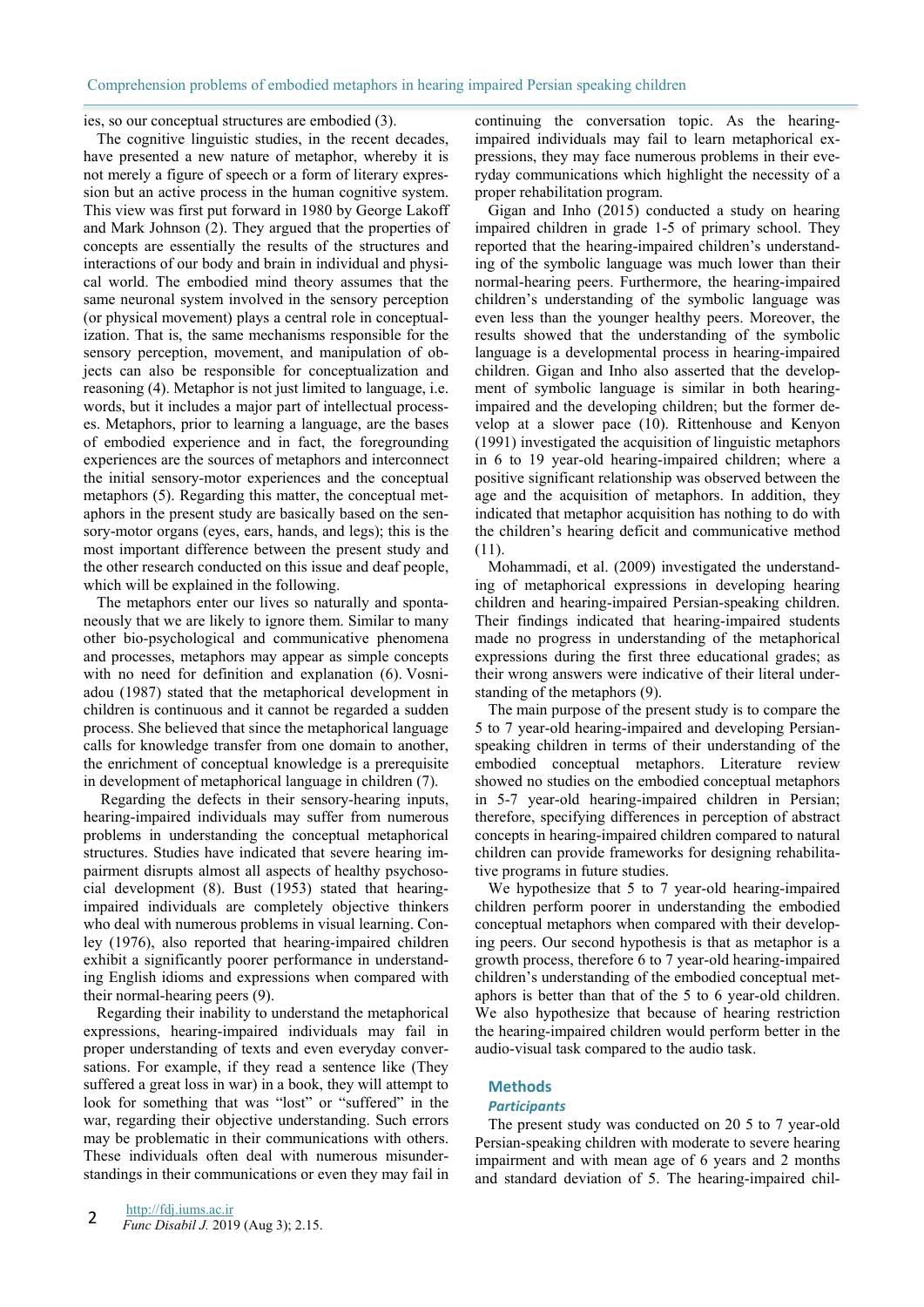dren were compared with 200 5 to 7 year-old developing children. Because of the difference in Binaural Hearing with hearing aids and monaural hearing with Cochlear implant, those who underwent cochlear implantation were excluded from the study .The hearing-impaired children's language level was required not to be lower than that of a four-year-old child. Children who had completed their clinical speech therapy course were selected as participants. Moreover, according to their speech-language pathologists, these children had been discharged when achieved a desirable level of language skills. All hearing impaired people in this study were evaluated by the Nilipour's (2017) Language Assessment Test and those with a language level of over 4 years were selected.

 The hearing-impaired children of the present study had no distinguishing disorders but the hearing-impairment. Furthermore, the participants had received hearing aids before the age of two for 3 years. And at least they should have had two years of continuously attending at Speech Therapy classes. All the participants were Persian monolinguals and their parents had no hearing impairments. Parents of the hearing impaired completed and signed the letter of consent before the start of the research.

 In addition, the developing children of the present study were selected randomly from schools and kindergartens in Tehran and the criteria for their entry into the study were normal development of speech, language and hearing. All participants in the study (normal-hearing and hearingimpaired) were tested for Digit Span Memory and those whose level of memory was less than 5 words (at the word level), were excluded from this study.

#### *Materials and design*

First, the embodied conceptual metaphors understanding skill was investigated in 200 5-7 year-old developing children through a researcher-made task. Then, the hearingimpaired children's understanding of embodied conceptual metaphors was tested by a researcher-made task at a speech-therapy clinic.

The task used in the present study included 39 common Persian embodied conceptual metaphors related to four sensory-motor organs (eyes, ears, hands and legs). These 39 metaphors out of 171 commonly used embodied conceptual metaphors in Persian were perceived more than other metaphors by 5-7 years old children. These 171 metaphors were extracted from various texts, including Persian Folk Culture by Najafi published in 1999, and other Persian books and daily speeches.

The task was composed of two parts: audio and audiovisual sections. In each section, the participants were asked to answer as many as 30 questions as possible. The questions used in this study were divided equally between the four sensory-motor organs discussed in this study. For examining content validity of the task, three linguists and three speech and language pathologists investigated the coordination between images and stories with metaphors. Each experiment was conducted in three experimental conditions. In the audio-visual task, the participants were first presented with a sentence containing a conceptual embodied metaphor. Then, they were provided with three

images for each sentence among the 2 remaining images (conditions 1 and 2), one was related to the literal understanding of the metaphor; while the other was completely irrelevant to the intended metaphor. The participants were asked to select the most suitable one. Only one of the images matched the sentences. If the participant selected the right picture, it indicated the abstract understanding of the conceptual metaphor. For example, the sentence was given to the child: "Arman is moving, he is barehanded" and child should choose the image that Arman would put the equipment into the car alone while child choose a onehanded one at the side of truck alone. It showed that the abstract concept of metaphor was not understood and interpreted literally.

In the second section, there were 30 questions in the audio task. In each question, a metaphor was presented in the form of a short story; afterward the participant was asked to choose between three options presented to her orally: one expressing the abstract concept of the metaphor, one offering the literal understanding of the intended metaphor, and one completely irrelevant to the intended metaphor. The participants totally responded to 40 questions provided in a questionnaire specifically designed for this purpose. Twenty questions were used as fillers and were removed from the questionnaire prior to the statistical analysis.

For example, this text was read by the examiner for the child: "Mohammad's medicines are over and he can't afford his medicines because his hand is empty. It means that, Mohammad:

- a: Has nothing in his hands
- b: He has no money
- c: He has no hand

And the child should choose the right item and repeat it. In case of request of child, the question was recited again for only one more time. For matching child's memory level at this age, all options were selected shortly and utmost in 4 words.

In both parts, for the correct answer the score was one and for the wrong answer the zero score was considered and then scores were entered and analyzed in SPSS software.

#### *Procedure*

Each participant was tested individually. The task was conducted in a quiet environment in the speech-therapy room for 35-40 minutes. In the middle of the test 5 minutes of rest were given to the child. To ensure that the child is well aware of the test process, we explained the task process for all participants initially, and also gave them an example for each section as a practice. Then the task was performed and the results were recorded in answer sheets.

The purpose of the present study and the test items were completely explained to the families of hearing-impaired children participating in the present study. Moreover, the informed consent forms were signed by the families. At the end of the test, if the parents were willing to, we explained the outcome of the test.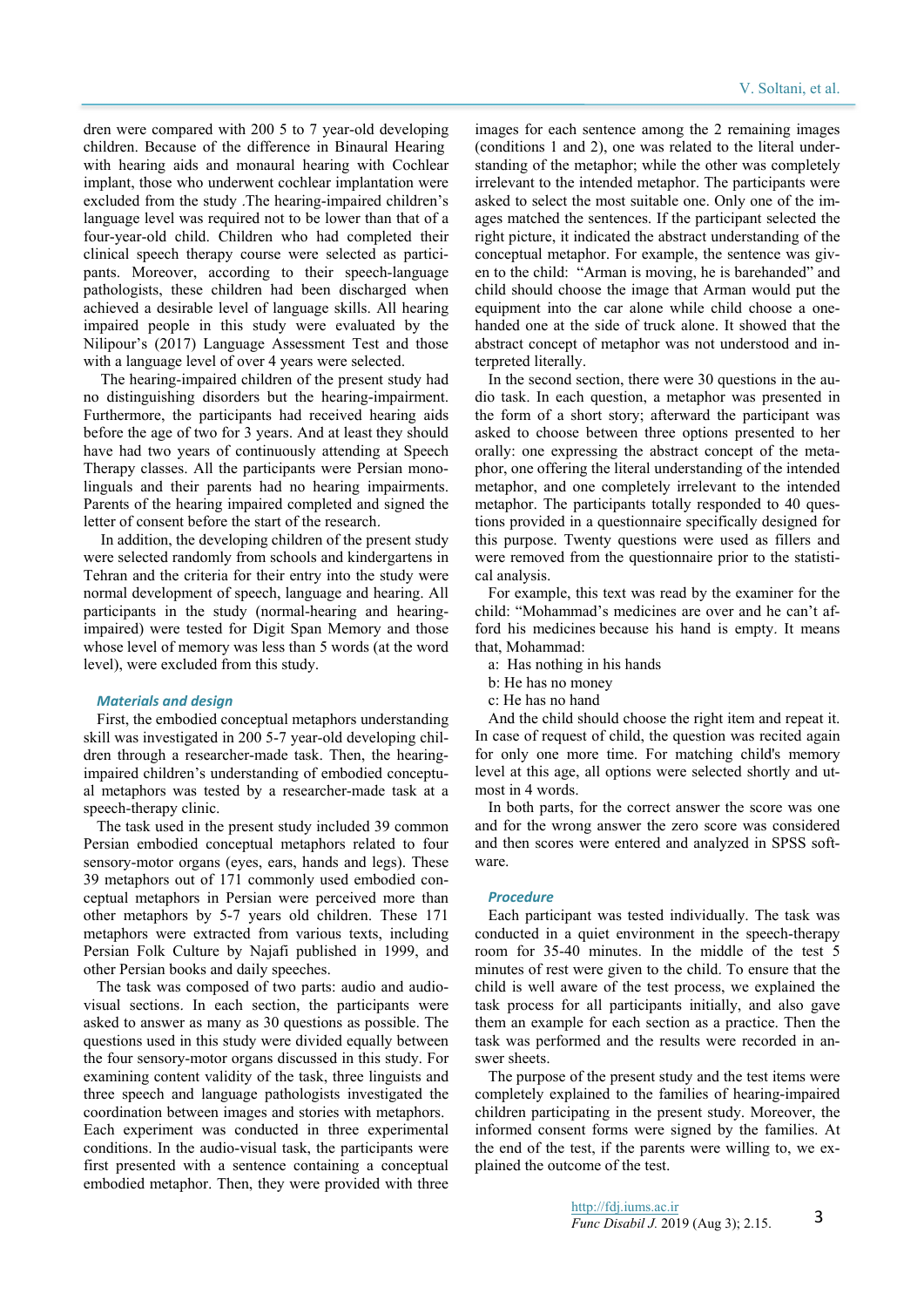### **Results**

The main indexes including minimum, maximum, mean and standard deviation were analyzed. The data distribution was not normal, so nonparametric test was used.

Mann-Whitney U test was also applied to investigate the significant differences between the groups (i.e. hearingimpaired and developing children as well as two age groups i.e. 5-6 year-old children and 6-7 year-old children).

The total scores of hearing-impaired and normal-hearing participants are listed in Table 1.

As suggested by Table 1, the mean score of hearingimpaired participants was 9.6, while their normal counterparts scored 24.51. In the other words, the hearingimpaired children managed to answer to only 9.6 questions of 40 questions.

Considering the relationship between hearing-impaired and developing participants in the entire test, the null hypothesis was that the scores of hearing-impaired individuals were equal to those of the developing individuals. Table 2 presents the Mann-Whitney U test results regarding the scores of hearing-impaired and developing participants.

Given the test's significance level (0.000) which is

smaller than 0.05, this test was not statistically significant, so the null hypothesis was rejected. This means that the hearing status can affect the test scores. As the developing participants scored higher mean scores, it can be claimed that their scores are significantly higher than the mean scores acquired by the hearing-impaired participants.

The null hypothesis was defined as "the scores of hearing-impaired participants are equal to those of the developing participants in the audio-visual task. The results obtained from Mann-Whitney U test are summarized in Table 3.

As the test's significance level (0.000) is smaller than 0.05, this test was not statistically significant; hence, the null hypothesis is rejected. This implies that the hearing status can influences the test scores. Since the developing participants score higher mean scores, it can be said that their scores are significantly higher than those acquired by the hearing-impaired participants. The mean scores of audio-visual task was 11.1 in the hearing-impaired participants.

Moreover, the null hypothesis was defined as "the audio test scores of hearing-impaired participants are equal to those of the developing participants". The results obtained from Mann-Whitney U test are listed in Table 4.

*Table 1.* Test scores in hearing-impaired and developing participants

| <b>Participants</b>                                                                         | <i>rable 1</i> . Fest scores in nearing-impaired and developing participants<br>The mean of total | <b>SD</b> | The mean score of 5-6                                                                                               | The mean score of 6-7 |  |
|---------------------------------------------------------------------------------------------|---------------------------------------------------------------------------------------------------|-----------|---------------------------------------------------------------------------------------------------------------------|-----------------------|--|
|                                                                                             | scores                                                                                            |           | year-old group                                                                                                      | year-old group        |  |
| Developing                                                                                  | 24.51                                                                                             | 4,66      | 26.68                                                                                                               | 24.51                 |  |
| <b>Hearing-impaired</b>                                                                     | 9.6                                                                                               | 3,13      | 7.87                                                                                                                | 10.75                 |  |
|                                                                                             |                                                                                                   |           | Table 2. The relationship between the total scores of hearing-impaired participants and the developing participants |                       |  |
| Heading                                                                                     |                                                                                                   |           | <b>Total scores</b>                                                                                                 |                       |  |
| Mann-Whitney U test statistic                                                               |                                                                                                   |           | 4.500                                                                                                               |                       |  |
| Asymptotic statistic                                                                        |                                                                                                   |           | 0.000                                                                                                               |                       |  |
|                                                                                             |                                                                                                   |           | <i>Table 3.</i> The mean scores of audio-visual task in hearing-impaired and developing participants                |                       |  |
| Heading                                                                                     |                                                                                                   |           | <b>Total scores</b>                                                                                                 |                       |  |
| <b>Mann-Whitney U Test statistic</b>                                                        |                                                                                                   |           | 19.00                                                                                                               |                       |  |
|                                                                                             | 0.000<br><b>Asymptotic statistic</b>                                                              |           |                                                                                                                     |                       |  |
| Table 4. The mean scores of the audio task for hearing-impaired and developing participants |                                                                                                   |           |                                                                                                                     |                       |  |
| <b>Total scores</b><br>Heading                                                              |                                                                                                   |           |                                                                                                                     |                       |  |
| Mann-Whitney U test statistic                                                               |                                                                                                   |           | 60.000<br>0.000                                                                                                     |                       |  |
| <b>Asymptotic statistic</b>                                                                 |                                                                                                   |           |                                                                                                                     |                       |  |
|                                                                                             |                                                                                                   |           |                                                                                                                     |                       |  |
| 70                                                                                          |                                                                                                   |           |                                                                                                                     |                       |  |
|                                                                                             |                                                                                                   |           |                                                                                                                     |                       |  |
| 60                                                                                          |                                                                                                   | 65.85     |                                                                                                                     |                       |  |
| 61.25                                                                                       |                                                                                                   |           |                                                                                                                     |                       |  |
| 50                                                                                          |                                                                                                   |           | 56.7                                                                                                                |                       |  |
|                                                                                             |                                                                                                   |           |                                                                                                                     |                       |  |
| 40                                                                                          |                                                                                                   |           |                                                                                                                     |                       |  |
|                                                                                             |                                                                                                   |           |                                                                                                                     |                       |  |
| 30                                                                                          |                                                                                                   |           |                                                                                                                     |                       |  |
|                                                                                             |                                                                                                   |           |                                                                                                                     |                       |  |
| 20                                                                                          |                                                                                                   |           | 26.87                                                                                                               |                       |  |
|                                                                                             | 24                                                                                                |           |                                                                                                                     | 19.67                 |  |
| 10                                                                                          |                                                                                                   |           |                                                                                                                     |                       |  |

*Figure 1.* The mean percentage of the test scores acquired by developing and hearing-impaired participants

old children's scores<br>Normal-hearing ■ Hearing-impaired

The mean percentage of 6-7 year-The mean percentage of 5-6 year-

old children's scores

http://fdj.iums.ac.ir *Func Disabil J.* 2019 (Aug 3); 2.15. 4

The mean percentage of the total scores

 $\Omega$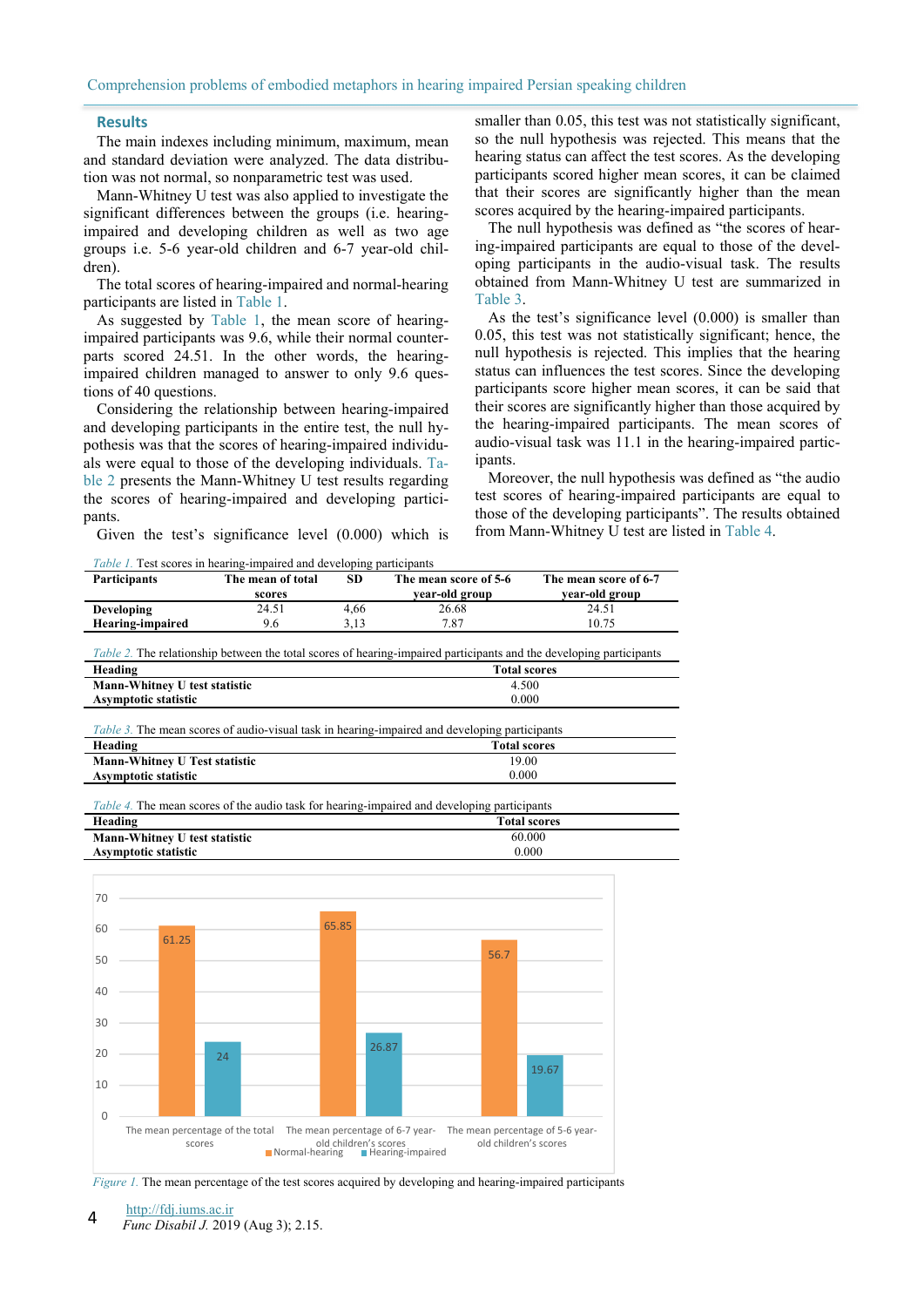| <i>Table 5.</i> Frequency of correct responses in developing and hearing-impaired groups |                                                            |                                                      |  |  |  |
|------------------------------------------------------------------------------------------|------------------------------------------------------------|------------------------------------------------------|--|--|--|
| The organs used in metaphor                                                              | Frequency of correct response in<br>hearing impaired group | Frequency of correct response in<br>developing group |  |  |  |
| Eves                                                                                     |                                                            |                                                      |  |  |  |
| Ears                                                                                     | 34                                                         | 91,75                                                |  |  |  |
| Hands                                                                                    | 15,5                                                       | 67,75                                                |  |  |  |
| Legs                                                                                     | 24.5                                                       | 62.7                                                 |  |  |  |

Regarding the test's significance level (0.000) which is smaller than 0.05, this test was not statistically significant; thus, the null hypothesis is rejected. This means that the hearing status has impacts on the test scores. As the developing participants scored higher mean scores, it can be expressed that the scores of developing participants are significantly higher than those of the hearing-impaired participants. The mean score of audio test was 12.86 in the hearing-impaired participants.

The results confirm our first hypothesis, 5-7 year-old hearing-impaired children perform poorer in understanding the embodied conceptual metaphors when compared with their normal-hearing peers (Fig. 1).

As shown in Table 5, in both groups, the ear's metaphors were more understood and answered correctly than the other metaphors. In the hearing-impaired group, the second rank was related to the foot organ with a frequency of 24.5%, and in the hearing-impaired group, the second rank was related to the eye organ with a frequency of 72.

### **Discussion**

The main aim of the present study was to compare the 5-7 year-old hearing-impaired and developing Persianspeaking children in terms of their understanding of the embodied conceptual metaphors. The results indicated that there is a significant difference in understanding abstract concepts between 5-7 year-old Persian-speaking hearing impaired children and their developing peers. There was also a developmental trend between the two groups in understanding abstract concepts when confronting conceptual metaphors. The hearing-impaired children tend to interpret metaphorical concepts literally rather than as abstract concepts. Hearing-impaired individuals are completely objective thinkers and deal with numerous problems in visual learning. Regarding their sensory-motor deprivation, the audio experiences of the hearing-impaired individuals will be more limited compared to their normal-hearing peers. As recognized in cognitive linguistics, children's experiences through their bodies are one of the decisive factors in understanding the metaphorical concepts.

According to the findings of the present study, the hearing-impaired children's mean scores regarding their understanding of embodied conceptual metaphors were significantly lower than those of the developing children. As Figure 1 shows, the hearing-impaired children managed to correctly answer to only 24% of the questions, while the developing children answered 61.25% of the questions.

The development of the symbolic language and metaphors in hearing-impaired children follows the pattern of metaphor development in normal children but slower. The results of the present study confirm this finding and as

shown in Figure 1, 6-7 year-old hearing-impaired children had better performance in metaphor comprehension task as compared to 5-6 year-old hearing-impaired children but this performance was improved at a slower rate.

The 6-7 year-old hearing-impaired children performed better than 5-6 year-old hearing-impaired children in the test indicating the improvement of the metaphors understanding in the hearing-impaired children as they get older, thus the second hypothesis confirmed as well.

As Tables 3 and 4 show, the hearing-impaired children exhibited a poorer performance (in comparison to their normal-hearing peers) in both audio and audio-visual parts of the test evaluating their understanding of embodied metaphors. Comparison of the scores acquired by the hearing-impaired children in audio and audio-visual parts of the task indicated that their mean score of the audio part (12.86) was better than their score in the audio-visual part (11.11). This difference is not, however, statistically significant; so the third hypothesis is rejected.

Based on the findings of this study, the metaphors related to ear's sensory-motor organ in both the developing and hearing-impaired groups are more widely understood than the other metaphors and due to a defect in the auditory system this case was unexpected in the hearingimpaired group. This may be because the focus of the family and therapists during the intervening years has been more on the sensory-motor component. And, that is why it has been trying to provide more experiences for children in this organ to compensate this defect. This is the researcher's analysis of this study and further research is needed to prove or disprove it.

#### **Conclusion**

According to the metaphor understanding results, the developing children showed better performance in the audio task (in comparison to the audio-visual task). This indicates that the hearing sense is one of the most important senses in understanding the abstract concepts. Hearing-impaired children have a structural deficit in this regard.

In spite of the quick reception through hearing aids, the hearing-impaired children fail to understand the abstract and metaphorical concepts despite having an acceptable language level unless they undergo a direct professional treatment for understanding the metaphors. The findings of the present study clearly reveal the necessity of designing a cognitive rehabilitation protocol dedicated to the abstract concepts.

## **Acknowledgement**

The authors are grateful to the parents of the children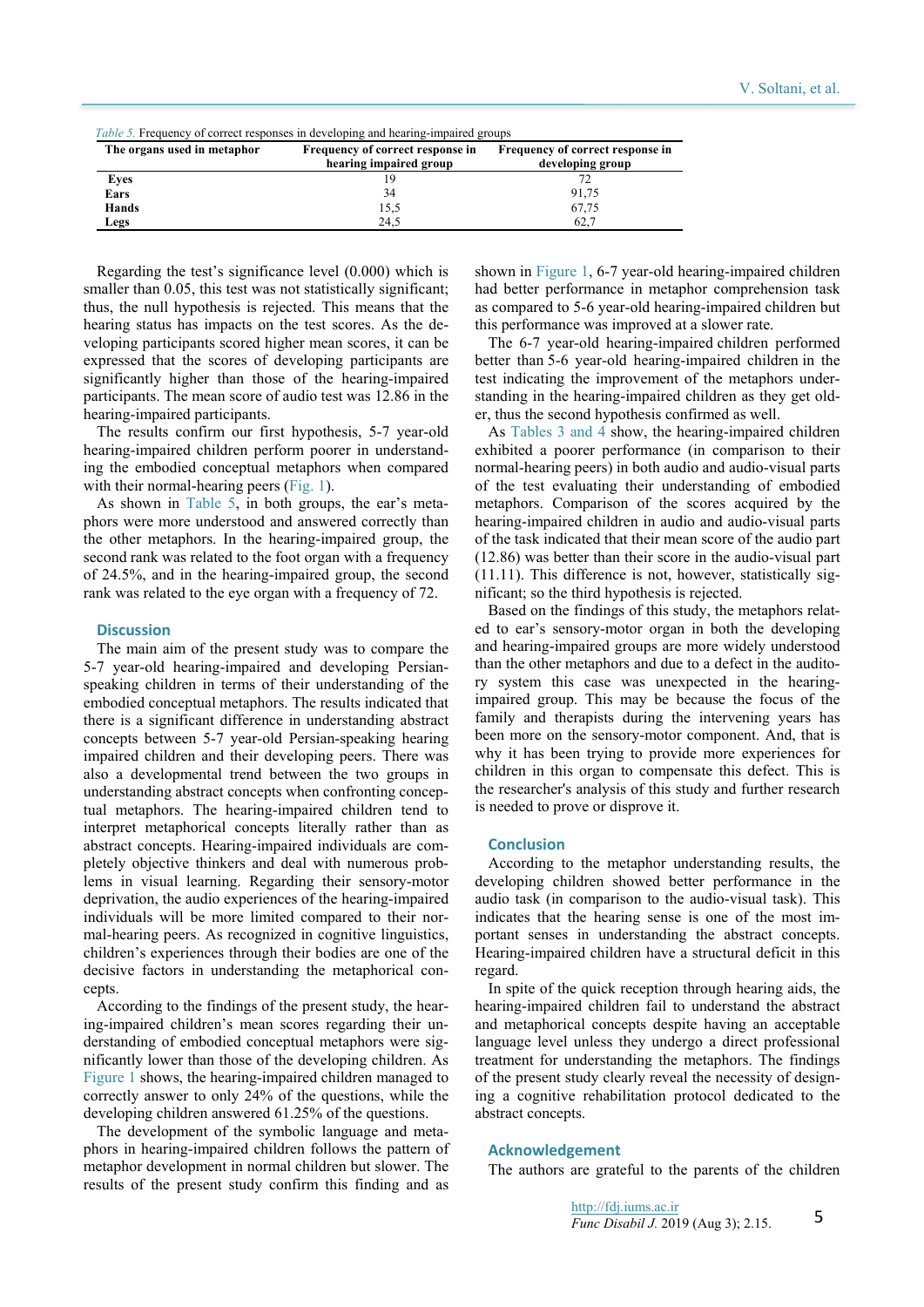who participated in this study.

#### *Conflict of Interests*

The authors declare that they have no competing interests.

## **References**

- 1. Nilipour R. Cognitive Linguistics: The second epistemological revolution in linguistics. Tehran, Iran: Hermes; 2015.
- 2. Kovecses Z. Metaphor: A practical introduction: Oxford University Press; 2010.
- 3. Lakoff G, Johnson M. Philosophy in the Flesh: New york: Basic books; 1999.
- 4. Lakoff G, Johnson M. Metaphors we live by: University of Chicago press. Chicago, IL. 1980.
- 5. Lakoff G. Explaining embodied cognition results. Topics Cog Sci. 2012;4(4):773-85.
- 6. Ghassemzadeh H. Metaphor & Cognition. Tehran,Iran: Arjmand; 2012. (Persian)
- 7. Vosniadou S. Children and metaphors. Center for the Study of Reading Technical Report; no 370. 1986.
- 8. Minayi A, Visme E, Hasanzade S. Effective factors in educational progress of mainstreaming hearing impaired students. J Rehabil. 2001;10(4):5-20. (Persian)
- 9. Mohammadi R, Shirazi T, Nilipour R, Rahgozar M, Pourshahbaz A. Comparison of metaphorical comprehension of hearing impaired students with hearing aid students in the middle school.

Rehabilitation. 2009;10(15):5-20. (Persian)

- 10. Inho C. Comprehension of figurative language by hearing impaired children in special primary schools. Procedia-Soc Behav Sci. 2015;191:506-11.
- 11. Rittenhouse RK, Kenyon PL. Conservation and metaphor acquisition in hearing-impaired children: Some relationships with communication mode, hearing acuity, schooling, and age. Am Ann Deaf. 1991;136(4):313-20.